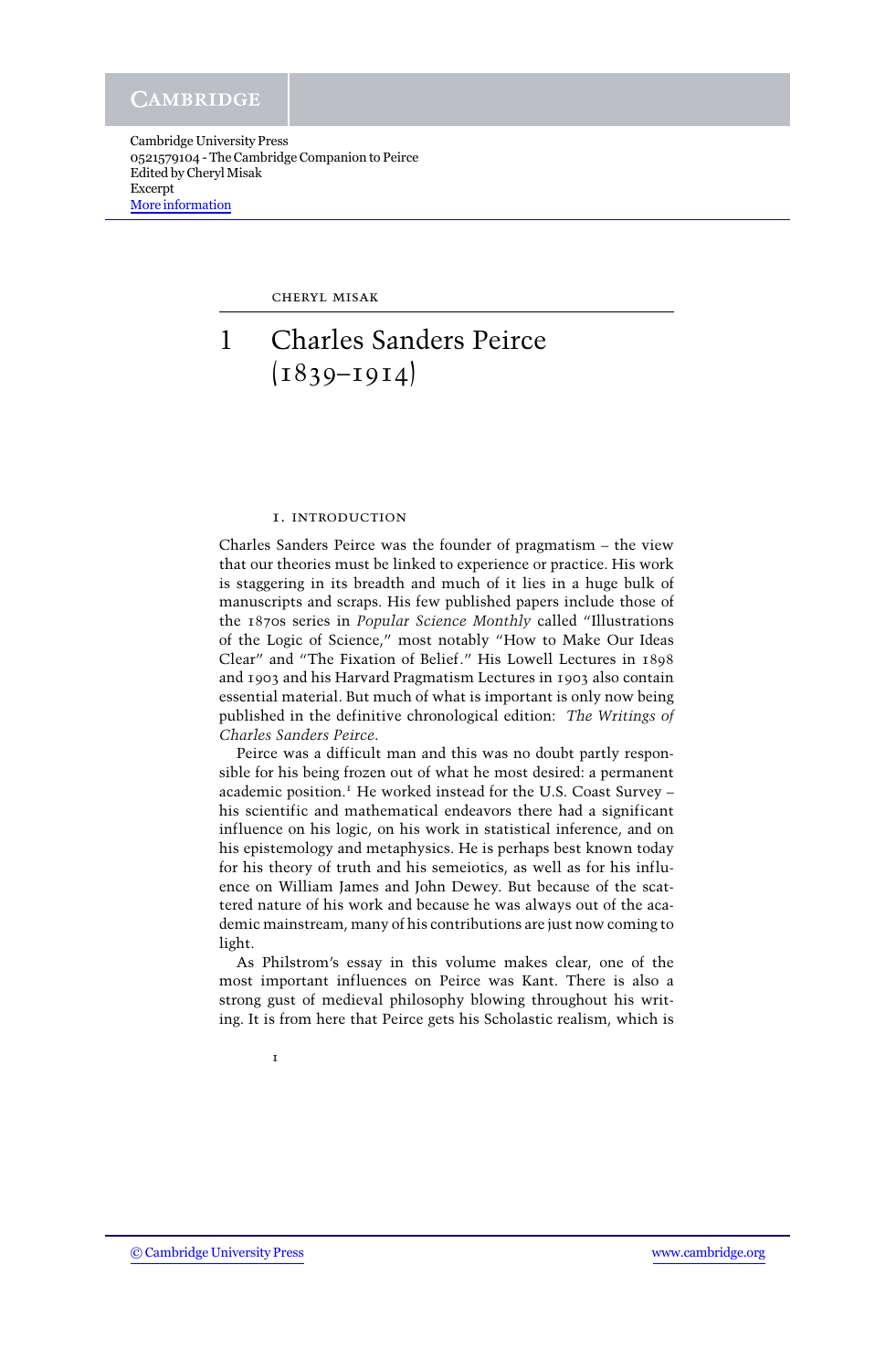#### 2 CHERYL MISAK

set against the nominalism of the British empiricists. (See Boler's contribution to this volume.) But there are also clear affinities between Peirce and the British empiricists. For instance, Peirce credits Berkeley's arguments that all meaningful language should be matched with sensory experience as the precursor of pragmatism:

Berkeley on the whole has more right to be considered the introducer of pragmatism into philosophy than any other one man, though I was more explicit in enunciating it.<sup>2</sup>

It has seemed to many that, despite Peirce's claims to be putting together a grand 'architectonic' system, there are substantial tensions in his work. Goudge (1950) declared that there were two incompatible Peirces. One is a hard-headed epistemologist/philosopher of science and the other is a soft-headed religious thinker prone to metaphysical speculation. Misak and Anderson argue in this volume that the two Peirces can and ought to be brought together.

Whether or not Peirce's work can be brought into a harmonious whole, the reader of this collection will be struck by the enormous range of debates to which Peirce was a serious contributor. In this introductory essay, a whirlwind tour of those contributions will be conducted.<sup>3</sup>

## 2. the pragmatic maxim

Peirce took the 'spirit' of pragmatism to be captured in the following maxim: "we must look to the upshot of our concepts in order rightly to apprehend them" (CP 5.4). There is a connection between understanding a concept and knowing what to expect if sentences containing the concept were true or false. If a concept has no such consequences, then it lacks an important dimension which we would have had to get right were we to fully understand it.

This criterion of legitimacy lies at the heart of Peirce's work. Not only does he criticise certain philosophical positions as pragmatically spurious, but he arrives at many of his own views by focussing on the consequences of, say, "*P* is true" or "*x* is real." The pragmatic maxim, that is, serves both as a standard for determining which expressions are empty and as a methodological principle for formulating philosophical theories of truth, reality, etc.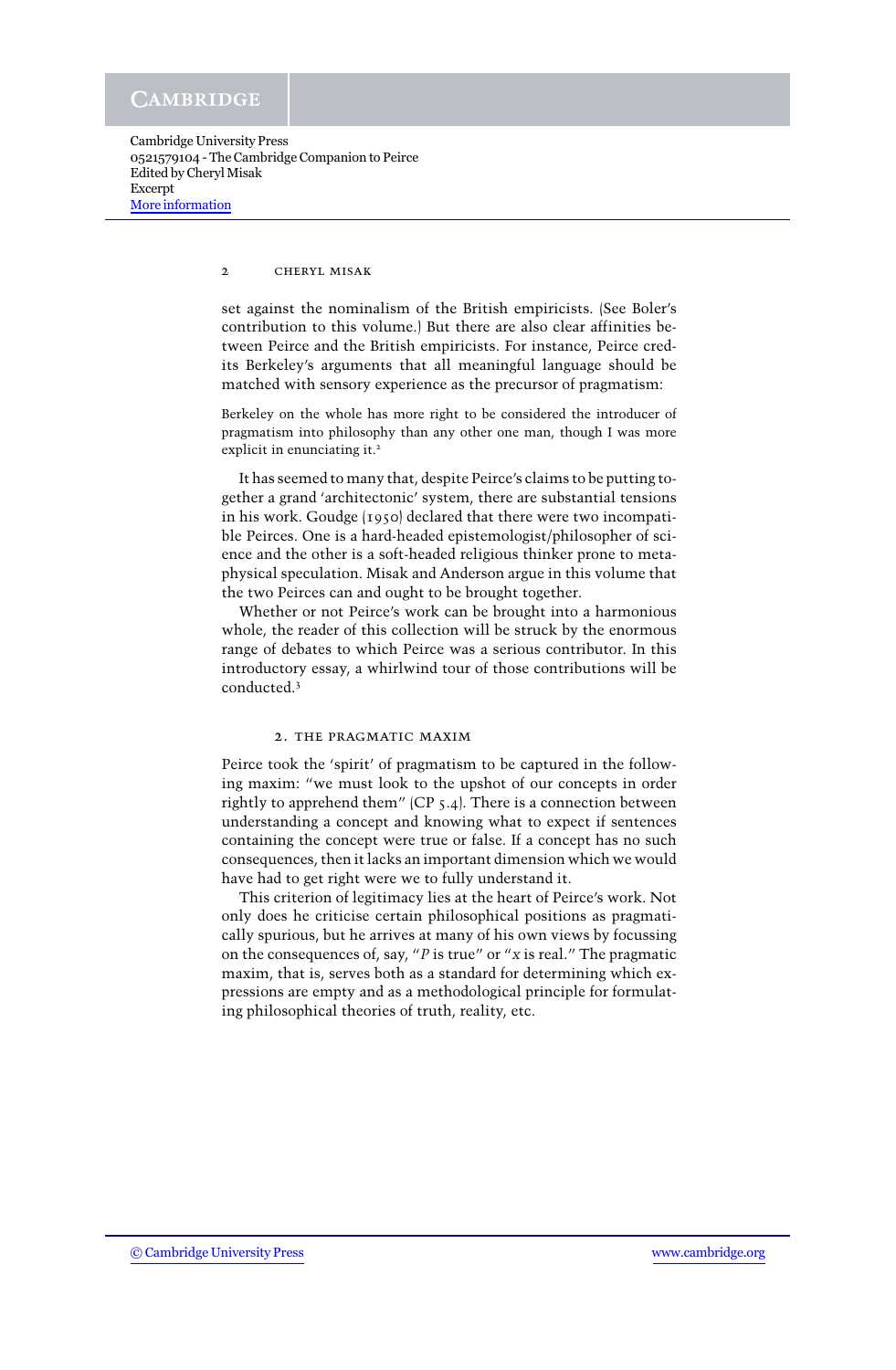Charles Sanders Peirce (1839–1914) 3

In "How to Make Our Ideas Clear," Peirce publically unveils pragmatism and sets out the maxim as follows:

Consider what effects, which might conceivably have practical bearings, we conceive the object of our conception to have. Then, our conception of these is the whole of our conception of the object.  $(W_3, 266)$ 

Peirce suggests in this paper that knowing the meaning of an expression is exhausted by knowing its "practical" effects, which he characterizes as "effects, direct or indirect, upon our senses" (W 3, 266). These effects can be described by conditionals of the sort: if you were to do A, you would observe B. He says:

We come down to what is tangible and practical, as the root of every real distinction of thought, no matter how subtile it may be; and there is no distinction of meaning so fine as to consist in anything but a possible difference of practice. (W 3, 265)

As an example of how the pragmatic maxim operates, Peirce examines the meaning of "this diamond is hard." He says that it means that if you try to scratch it, you will find that "it will not be scratched by many other substances" (W 3, 266).

Notice that the practical effect here is formulated as an indicative conditional, as a matter of what *will* happen. Peirce sees that if he formulates practical effects in this manner, it makes little sense to describe a diamond which is in fact never scratched as being hard. He seems to be content with this conclusion in "How to Make Our Ideas Clear." But when he considers the matter later, he insists on a subjunctive formulation. He chides himself for making the nominalist suggestion that habits, dispositions, or "would-bes" are not real. A Scholastic realism about dispositions and subjunctive conditionals must be adopted: a disposition is more than the total of its realizations and a subjunctive conditional can be correct or incorrect, whether or not the antecedent is fulfilled. The practical effects which concern pragmatism are those which would occur under certain conditions, not those which will actually occur. His considered view about the unscratched diamond is that "it is a real fact that it *would* resist pressure" (CP 8.208).

This was not Peirce's only amendment to the pragmatic maxim. In his struggle to arrive at a suitable account of understanding,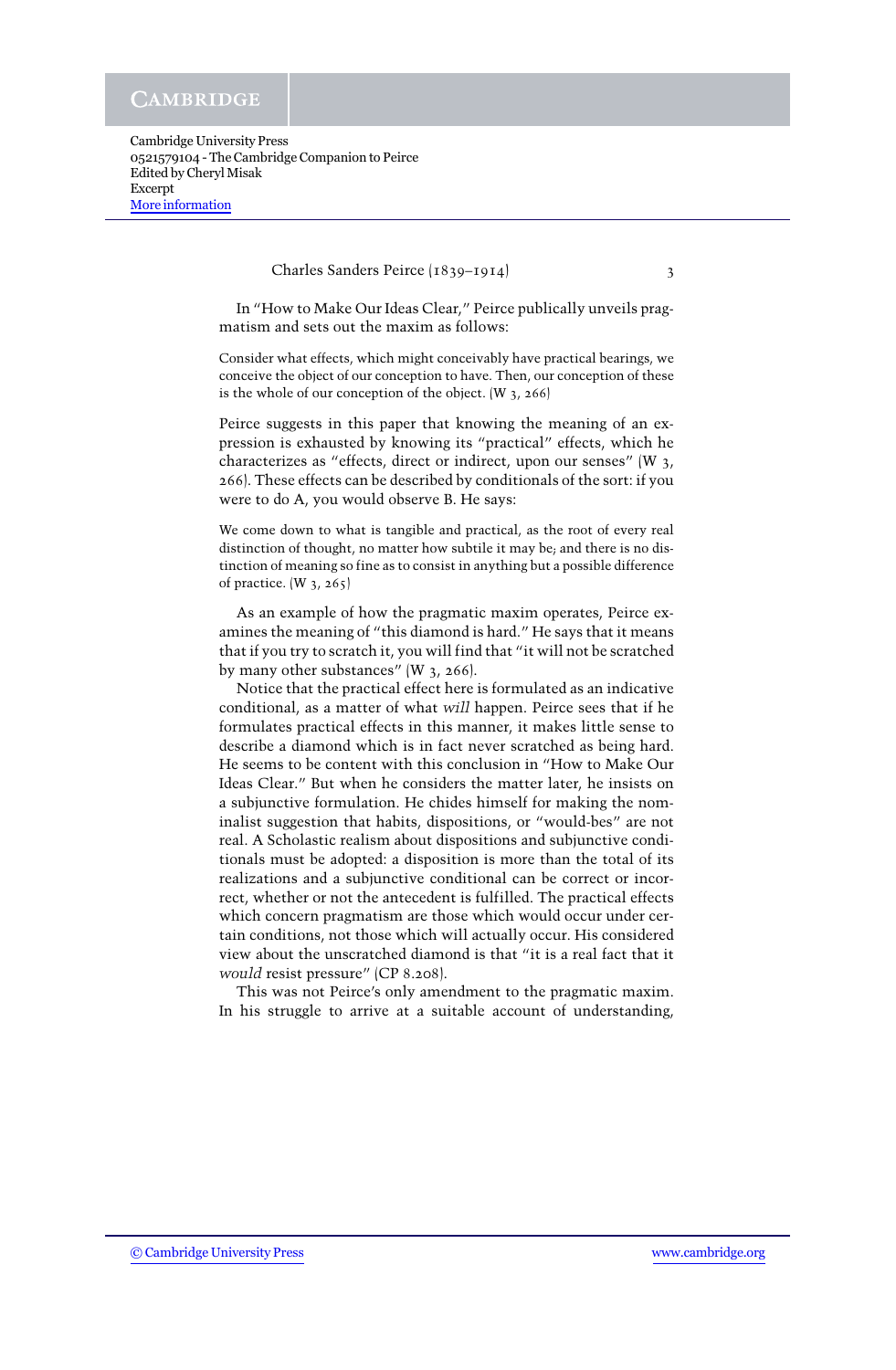**CAMBRIDGE** 

Cambridge University Press 0521579104 - The Cambridge Companion to Peirce Edited by Cheryl Misak Excerpt [More information](http://www.cambridge.org/0521579104)

#### 4 cheryl misak

we sometimes find him suggesting something very similar to what we find later in logical positivism. The positivists' criterion effectively restricted meaning to statements about physical objects – to statements about that which is directly observable or verifiable. Statements about anything else – metaphysics or ethics for example – were literally meaningless. But, in further improvements to the pragmatic maxim, Peirce makes it clear that he is concerned to give a much more generous account of what is involved in understanding.

First, Peirce himself inclined toward metaphysics and he did not want to do away with it altogether. In metaphysics "one finds those questions that at first seem to offer no handle for reason's clutch, but which readily yield to logical analysis" (CP 6.463). Metaphysics, "in its present condition," is "a puny, rickety, and scrofulous science" (CP 6.6). But it need not be so, for many of its hypotheses are meaningful and important. It is the job of the pragmatic maxim to sweep "all metaphysical rubbish out of one's house. Each abstraction is either pronounced to be gibberish or is provided with a plain, practical definition" (CP 8.191).

Second, Peirce frequently claims that the pragmatic maxim captures only *a part* of what it is to know the meaning of an expression. In order to grasp a term, he argues, a threefold competence is required. The interpreter must be able to

- (1) pick out what objects the term refers to or know the term's denotation,
- (2) give a definition of the term or know the term's connotation, and
- (3) know what to expect if hypotheses containing the term are true.

He takes these three aspects of understanding to spell out completely what someone must be able to do if she grasps a concept or knows the meaning of an expression.

A much-neglected implication of this view is that definition is not the most important project for philosophers: "Definition can no longer be regarded as the supreme mode of clear Apprehension" (MS 647, p. 2). That is, we must be alert to the fact that what Peirce arrives at when he applies the pragmatic maxim to a concept is not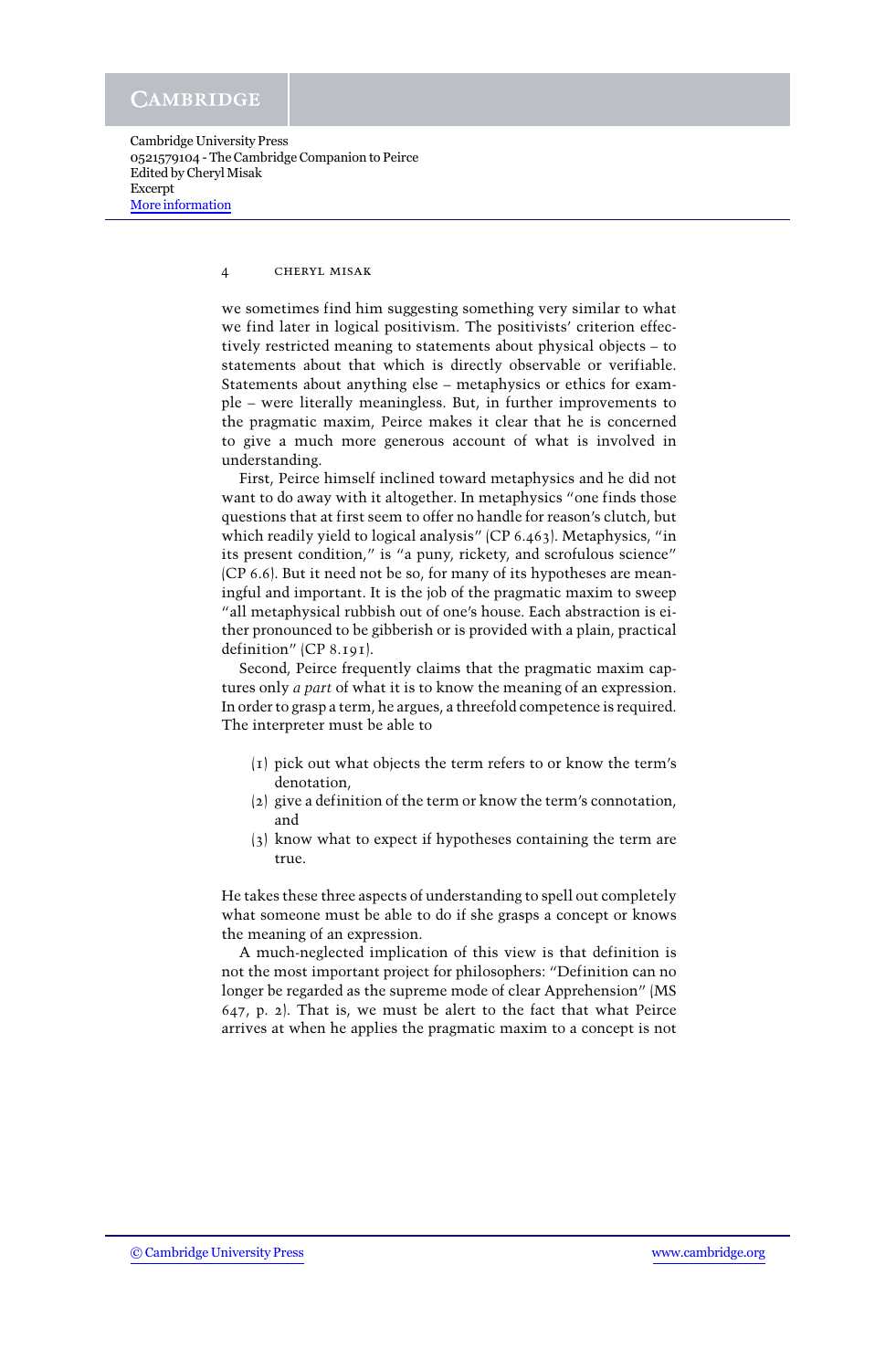**CAMBRIDGE** 

Cambridge University Press 0521579104 - The Cambridge Companion to Peirce Edited by Cheryl Misak Excerpt [More information](http://www.cambridge.org/0521579104)

Charles Sanders Peirce (1839–1914)

a definition of the concept, but rather, a pragmatic elucidation. He examines a concept through its relations with practical endeavors. That is one route to understanding a concept, the route Peirce takes as his own contribution to debates about what it is to understand something.

Third, Peirce tries to divert the philosopher from thinking that sensory experience is all-important. A perceptual belief, he argues, is merely a belief that is compelling, surprising, impinging, unchosen, involuntary, or forceful. Such beliefs need not arise from the senses. Peirce, unlike his verificationist successors, wants all hypotheses to be exposed to the pragmatic maxim; he does not exempt formal (or "analytic") sentences. Logical and mathematical hypotheses can meet the criterion because there is a kind of experience relevant to them – you can make manipulations in proofs or diagrams and observe unexpected results. And some metaphysical hypotheses meet the criterion as well. They must have consequences, Peirce argues, for ordinary, everyday experience. See the contributions here from Wiggins and Misak for a discussion of how mathematics and morals fit in this picture.

# 3. truth and reality

Peirce applies the pragmatic maxim to the debate on the nature of truth and reality. The philosopher must look to our practices and see what account of truth would be best suited for them: "We must not begin by talking of pure ideas, – vagabond thoughts that tramp the public roads without any human habitation, – but must begin with men and their conversation" (CP 8.112). As Wiggins's essay in this volume makes so clear, the upshot is a subtle and compelling view. Peirce's route to the concept of truth is through belief, inquiry, and deliberation: the practices linked to truth and to the seeking of truth. Peirce suggests that we concern ourselves with propositions we have arrived at, expressed, affirmed, or believed and those we shall arrive at, express, affirm, or believe.<sup>4</sup> By making this our focus, we will discover something about what it is at which we aim: truth. This does not mean that truth is an epistemological notion. Rather, this exemplifies one route to finding out something about truth: the route through our epistemological practices of believing, inquiring, and deliberating.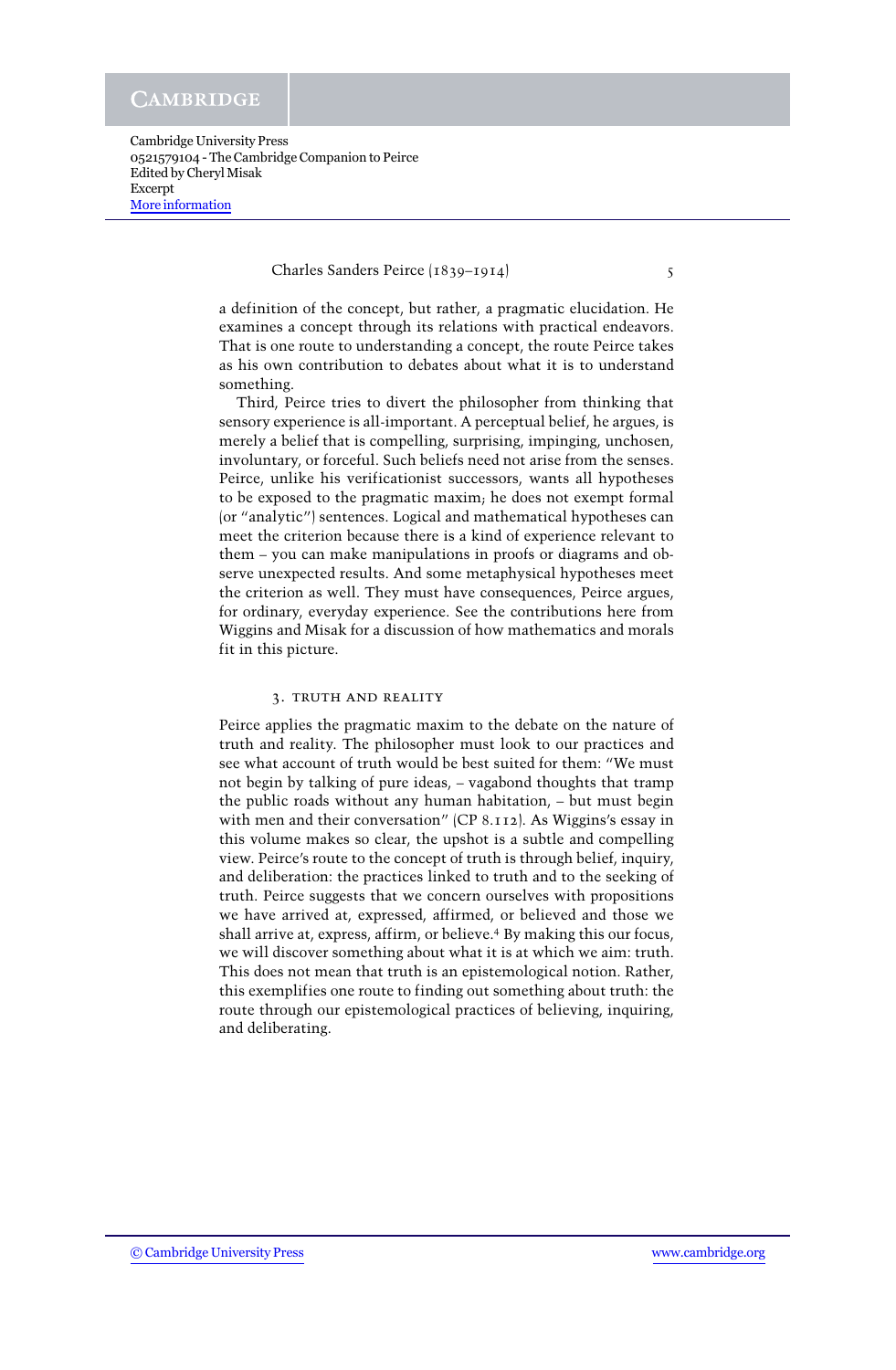#### 6 cheryl misak

The correspondence theory, Peirce argues, can have no consequences for our practices. It holds that a true hypothesis is one which is in agreement with an unknowable "thing-in-itself." But:

You only puzzle yourself by talking of this metaphysical "truth" and metaphysical "falsity" that you know nothing about. All you have any dealings with are your doubts and beliefs.... If your terms "truth" and "falsity" are taken in such senses as to be definable in terms of doubt and belief and the course of experience . . . well and good: in that case, you are only talking about doubt and belief. But if by truth and falsity you mean something not definable in terms of doubt and belief in any way, then you are talking of entities of whose existence you can know nothing, and which Ockham's razor would clean shave off. Your problems would be greatly simplified, if, instead of saying that you want to know the "Truth," you were simply to say that you want to attain a state of belief unassailable by doubt. (CP 5.416)

Peirce's thought here is that if one offered an account of "*P* is true" in terms of its consequences for doubt, belief, and perceptual disappointment, one would be offering a pragmatic elucidation of truth. That, if it were a correct specification of the consequences, would tell us something about truth. But a definition of truth which makes no reference to belief, doubt, and experience is empty. It is a mere definition – useful only to those who have never encountered the notion of truth.

Peirce sometimes states this objection to the correspondence theory by labeling it a "transcendental" account of truth (CP 5.572). Such accounts regard truth "as the subject of metaphysics exclusively" – spurious metaphysics, not pragmatically legitimate metaphysics. On the correspondence definition, truth transcends (and thus has no consequences for) belief, experience, and inquiry. He says:

The *Ding an sich* ... can neither be indicated nor found. Consequently, no proposition can refer to it, and nothing true or false can be predicated of it. Therefore, all references to it must be thrown out as meaningless surplusage. (CP 5.525)

The correspondence theory has it that there is an unbridgeable gap between a belief which is supported by experience and a belief that corresponds to reality. We could have the best possible evidence for a hypothesis and yet that hypothesis might fail to be true. The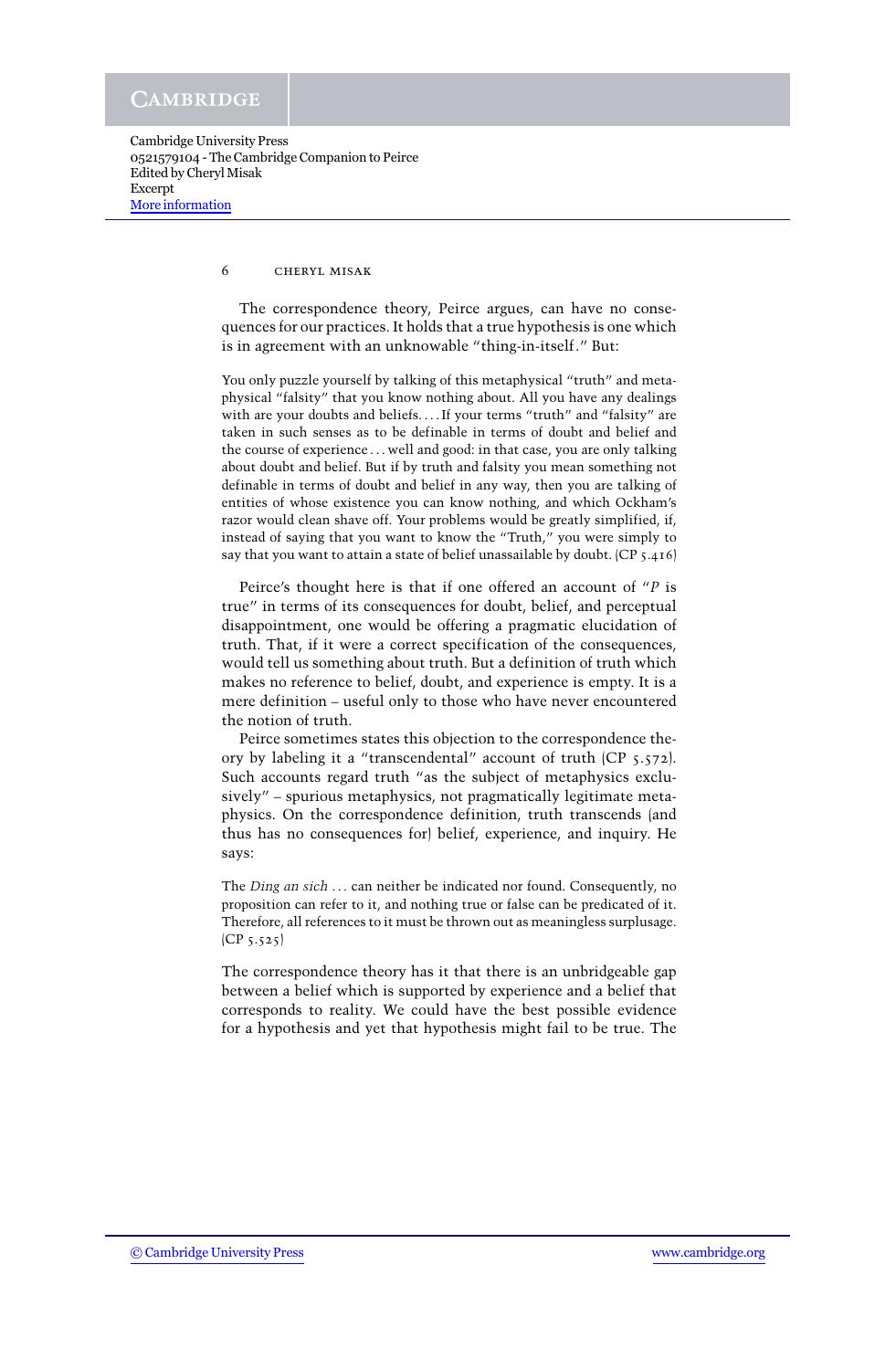Charles Sanders Peirce (1839–1914) 7

correspondence theory does not tell us what we can expect of a true hypothesis and so it is not capable of guiding us in our actions and inquiries. If truth is the aim of inquiry, then the correspondence theory leaves inquirers completely in the dark as to how they should conduct their investigations. The aim is not, Peirce says, "readily comprehensible" (CP 1.578). How could anyone aim for a sort of truth that transcends experience? How could an inquirer come up with a means for achieving that aim?

In anticipation of certain kinds of minimalist accounts of truth, Peirce focuses on what he thinks the transcendentalist has lost sight of – the unseverable link between truth on the one hand and assertion (and belief) on the other. To assert *P* is to assert that *P* is true and to assert that *P* is true is to assert *P*. (Alternatively, to believe *P* is to believe that *P* is true and to believe that *P* is true is to believe *P*.) The notion of truth is bound up with the notions of assertion and belief. But Peirce takes a step further than the minimalist. Once we see the internal connection between truth and assertion/belief, we must look to the practice of assertion/belief and to the commitments incurred in it, so that we can say something more. What we know about truth is that it is what we aim at when we assert, believe, or deliberate. Were we to forever achieve all of our local aims in assertion, belief, and deliberation (prediction, explanatory power, and so on), then the belief in question would be true. There is nothing over and above the fulfillment of those local aims, nothing metaphysical, to which we aspire. Were we to get a belief which would be as good as it could be, that would be a true belief.

Peirce sums up the matter thus: "A true proposition is a proposition belief in which would never lead to  $\dots$  disappointment" (CP 5.569). This is an account of what we can expect of a true belief: if we were to inquire into *P*, we would find that *P* would encounter no recalcitrant experience. We can predict that if we were diligently to inquire, it would not, in the end, be overturned by experience or argument. An alternative way of making the point is to say that we would expect the following: if inquiry with respect to *P* were to be pursued as far as it could fruitfully go (i.e., far enough so that the hypothesis would no longer be improved upon), *P* would be believed. A true belief is a permanently settled or indefeasible belief.

Peirce's view of reality is connected to his view of truth in that he often says that reality is the "object" of true beliefs – it is what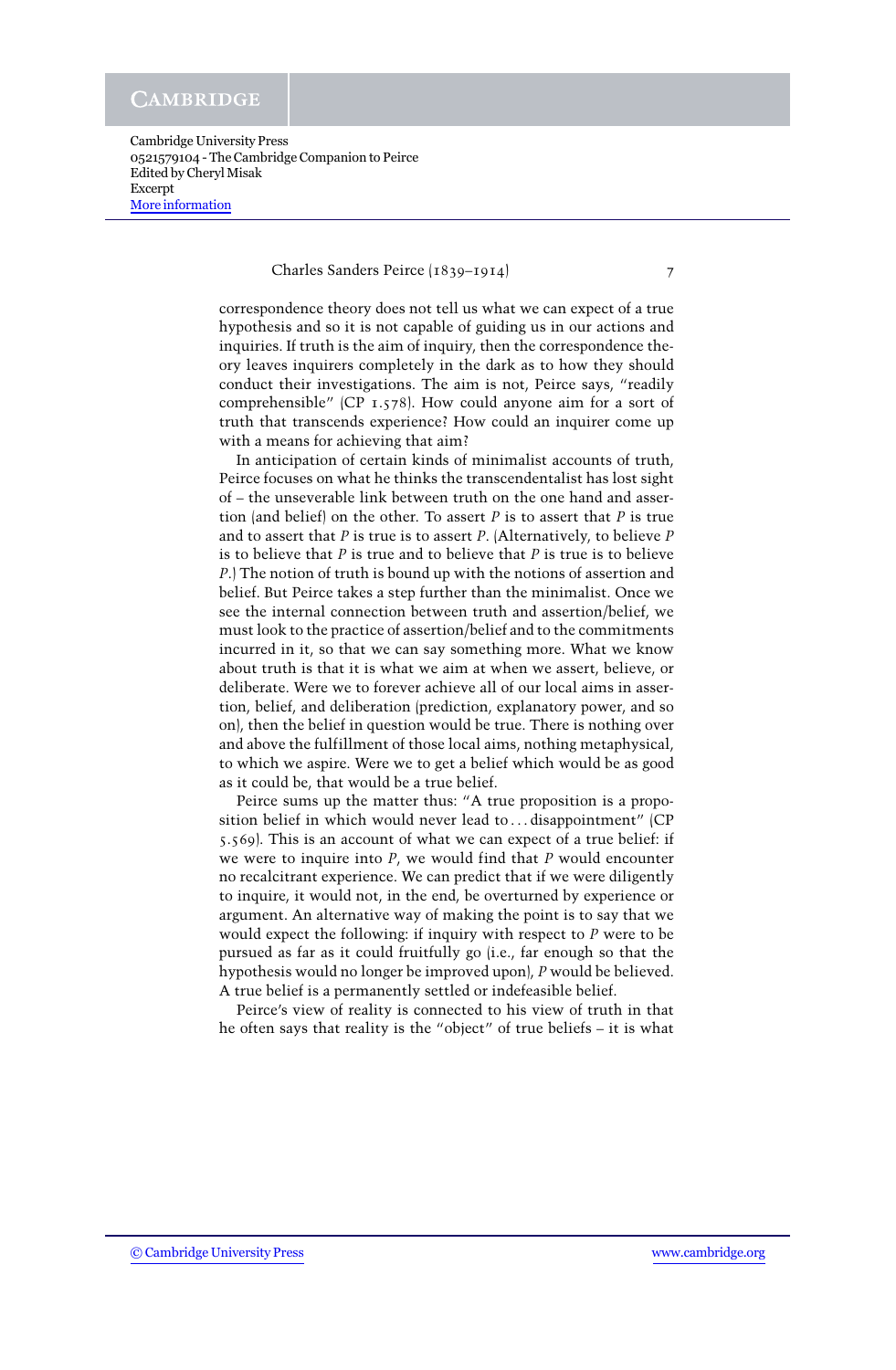#### 8 cheryl misak

true beliefs are about. Chris Hookway has recently improved our understanding of how Peirce saw this connection and the reader is advised to turn to his contribution to this volume for a summary of that new understanding.

#### 4. semeiotics

Peirce was a pioneer in semeiotics. Not only is he responsible for the distinction between type ('human' as a general term) and token ('human' as applied to various individuals), but he developed a complex map of sixty-six kinds of signs, from which sprout 59,049 varieties. The details of this map are still of great interest to semeioticians, but they will not concern me here. Short's and Skagested's papers in this volume convey many of the important points. Short shows how Peirce eventually abandoned his early theory of signs and substituted for it a much less paradoxical one and Skagested shows how Peirce's theory of signs connects to issues about intentionality and the philosophy of mind.

It is important to notice for this broad overview of Peirce's work that his theory of signs has interpretation at its center. Peirce holds that the sign–referent relation is not able, on its own, to sustain a complete account of representation. Representation is triadic: it involves a sign, an object, and an interpreter. Each aspect of this representation relation corresponds to one of the elements in Peirce's division of signs into icons, indices, and symbols. And in each of these, one or another aspect of the linguistic competence alluded to in Section 2 is most prominent.

Icons are signs that exhibit their objects by virtue of similarity or resemblance. A portrait is an icon of the person it portrays and a map is an icon of a certain geographical area. Peirce argues that the meaning of iconic signs lies mostly in their connotation: what makes a painting or a map an icon is that its qualities or attributes resemble the qualities or attributes of its object.

Indices are signs that indicate their objects in a causal manner: an index "signifies its object solely by virtue of being really connected with it" (CP 3.360). A symptom is an index of a disease and smoke is an index of fire. The essential quality of an index is its ability to compel attention. A pointing finger, a knock on the door, or a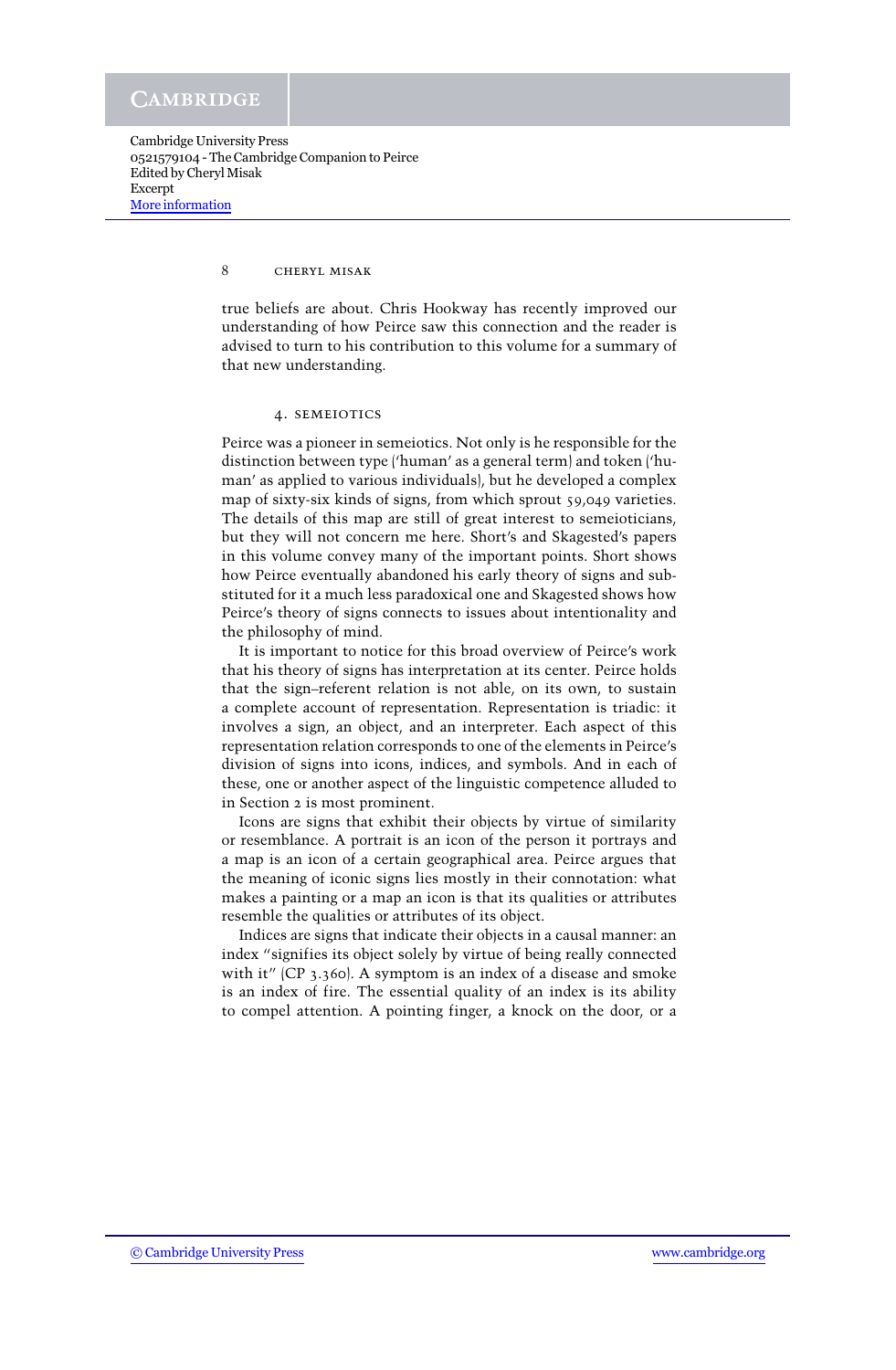Charles Sanders Peirce (1839–1914) 9

demonstrative pronoun, such as 'there' or 'that,' draws attention to its object by getting the interpreter to focus on the object. So an index, by being object-directed, has its denotation or extension as its "most prominent feature" (CP 8.119). An index picks out or indicates its object; it points to 'that, that, and that' as its extension.

A symbol is a word, hypothesis, or argument which depends on a conventional or habitual rule: a symbol is a sign "because it is used and understood as such" (CP 2.307). Symbols have "principle" or pragmatic meaning; they have "intellectual purport."

Peirce contrasts pragmatic meaning with "internal" meaning (which he relates to icons and connotation) and with "external" meaning (which he relates to indices and denotation). He suggests that the pragmatic meaning of symbols has to do with a "purpose" (CP 8.119). A symbol has pragmatic meaning because if the utterer knows how interpreters habitually interpret a sign, she can use the sign to cause a specific effect in the interpreter. And Peirce calls this effect the "interpretant" of the sign. If, for instance, I write 'dog,' I intend the sign to cause a certain effect in the interpreter (perhaps I want the interpreter to think of a dog), whereas if I write 'odg,' I do not, as 'odg' is not a conventional sign. Or if I assert 'That bridge has a loose plank,' I might want the interpreter to be careful when crossing the bridge. Peirce characterizes an assertion as the attempt to produce a disposition in an interpreter; it is "the deliberate exercise, in uttering the proposition, of a force tending to determine a belief in it in the mind of an interpreter" (NE 4, 249).

Notice that if pragmatic meaning is about this sort of effect (having an effect on the beliefs of the interpreter), it is no longer about "effects, direct or indirect, upon our senses." Pragmatic meaning, rather, involves consequences for action or thought. In 1905 we find Peirce offering this version of the pragmatic maxim:

The entire intellectual purport of any symbol consists in the total of all general modes of rational conduct which, conditionally upon all the possible different circumstances and desires, would ensue upon the acceptance of the symbol. (CP 5.438)

Peirce thinks that "rational conduct" will eventually manifest itself in a modification of the interpreter's disposition to behave. And "rational conduct" includes the conduct of one's thought.